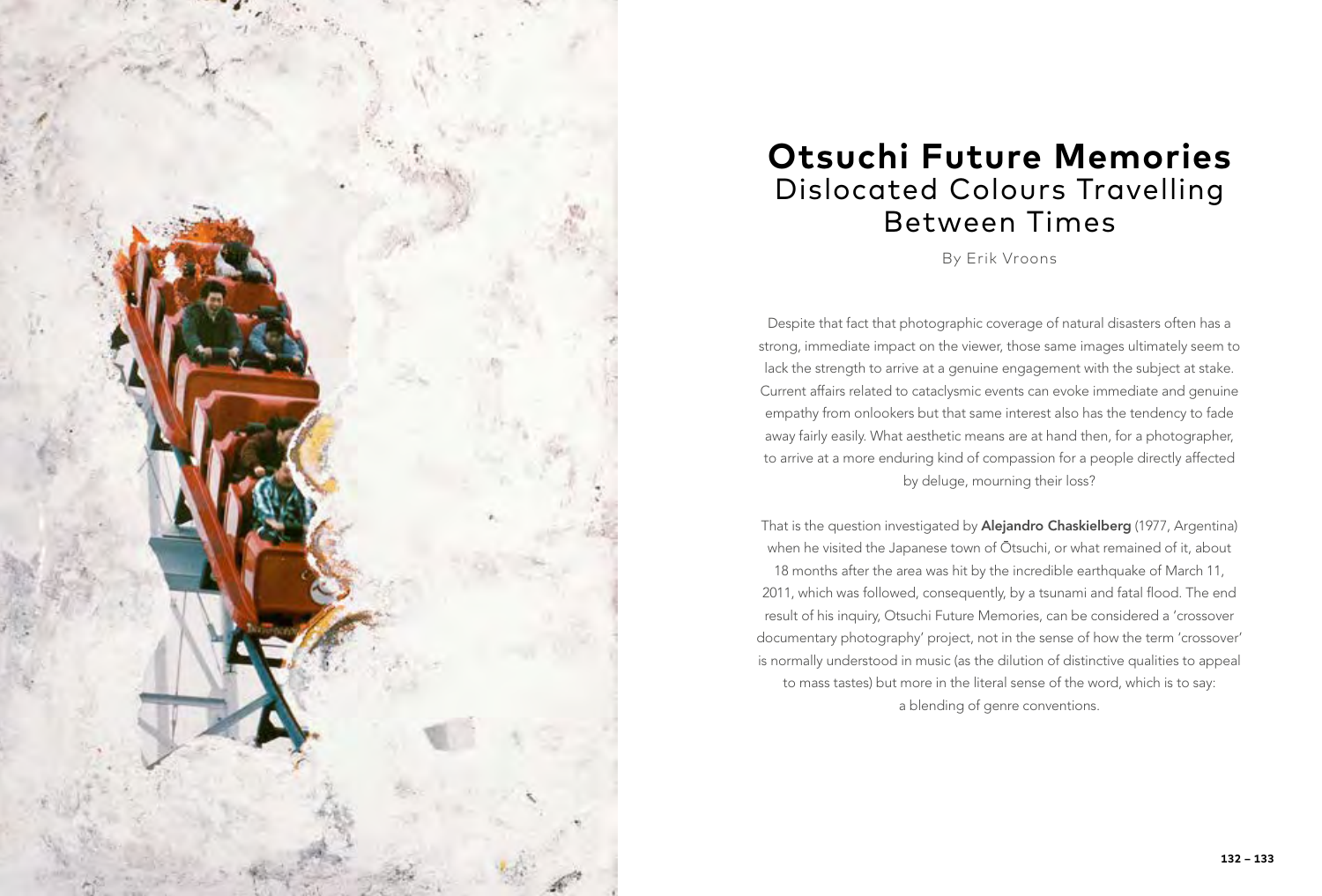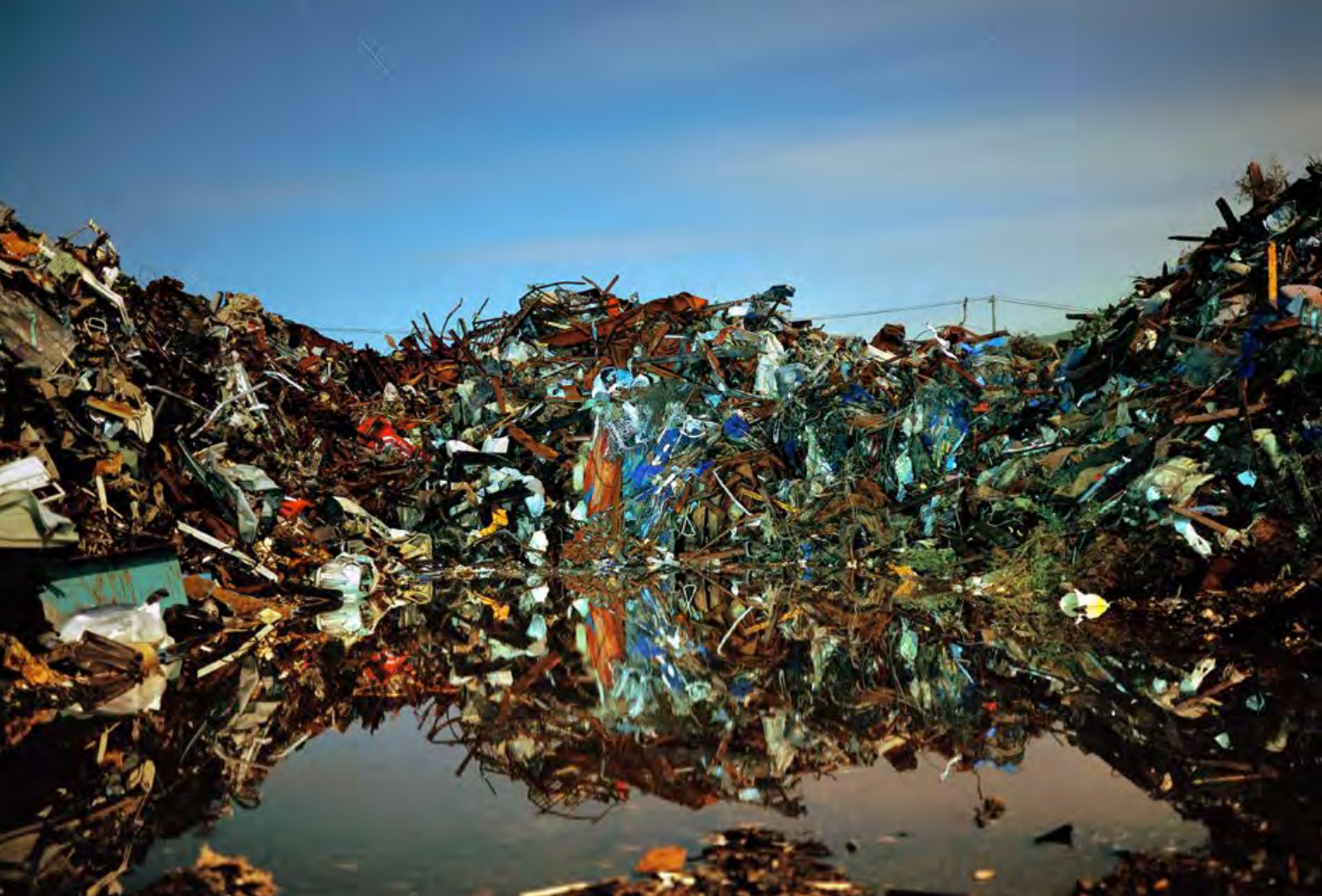



Chaskielberg came up with the luminous idea to portray the village locals at the exact spot where their houses had been, before disaster struck. Moreover, besides the magical and vibrant colours arriving from long exposure shots of the people and their former homes, made at night with the support of a handheld torch, he also retrieved family pictures from the debris caused by the tsunami. At a later stage of the project, he managed to work together with a local organization that had already archived thousands of those recovered private photographs, originally owned by the inhabitants of the village.

He went back to Ôtsuchi several times over the years, and at some point in the process Chaskielberg must have had a eureka moment, related to the 'crossover' aspects of this work: to take the colours found in the water-damaged vernacular images and implement those into some of his own post-apocalyptic registrations of the area, eventually showcasing the two side-by-side as diptychs. With the support of image processing software (i.e. Photoshop) some of the found material thus interrelates with staged (group) portraits that Chaskielberg himself established in and around Otsuchi, a connection between found and documentary elements impossible to establish in a more ordinary juxtaposition.

The creative process of adding a sacramental value to an already artistic testimony of that area, of its past and its people, relates something that in ancient Greek rhetoric was understood as *kairos*, or "a passing instant when an opening appears which must be driven through with force if success is to be achieved." In other words: a window of opportunity through which an argument can be delivered, here specifically manifested in the transfer of time through colour. Through this window, Chaskielberg moves from a visual artefact, a picture that was once in a private album, to his own registration of the region where that object was recovered from, a district now so tragically suspended from its former existence. This is the creative moment seized by Chaskielberg, making a subjective intrusion that forces the viewer to bridge the 'that-has-been' (the famous notion of indexicality made by Roland Barthes) with an aesthetic registration, the 'thathas-been-seen'.

## **We are still far removed from general consensus on the range and breadth of acceptable crossover concepts**

The wrath of nature, with all its accompanying suffering, is something not unfamiliar to our eyes, for we have seen a perpetual cycle of images that deal with its consequences. Typhoons, earthquakes, volcanic eruptions, and what they do to the people that are struck by them – there are entire folders of those catastrophic events in our collective image bank. Portfolios so powerfully stamped into our cortex that any other picture arriving from sorrow or despair caused by an 'act of God' will have a hard job finding a spot there still unbranded. It is at least uncertain whether or not our visual language still has the same impact as it once had, and the question of whether what we are saying with photography hasn't become too generic altogether is also up for debate.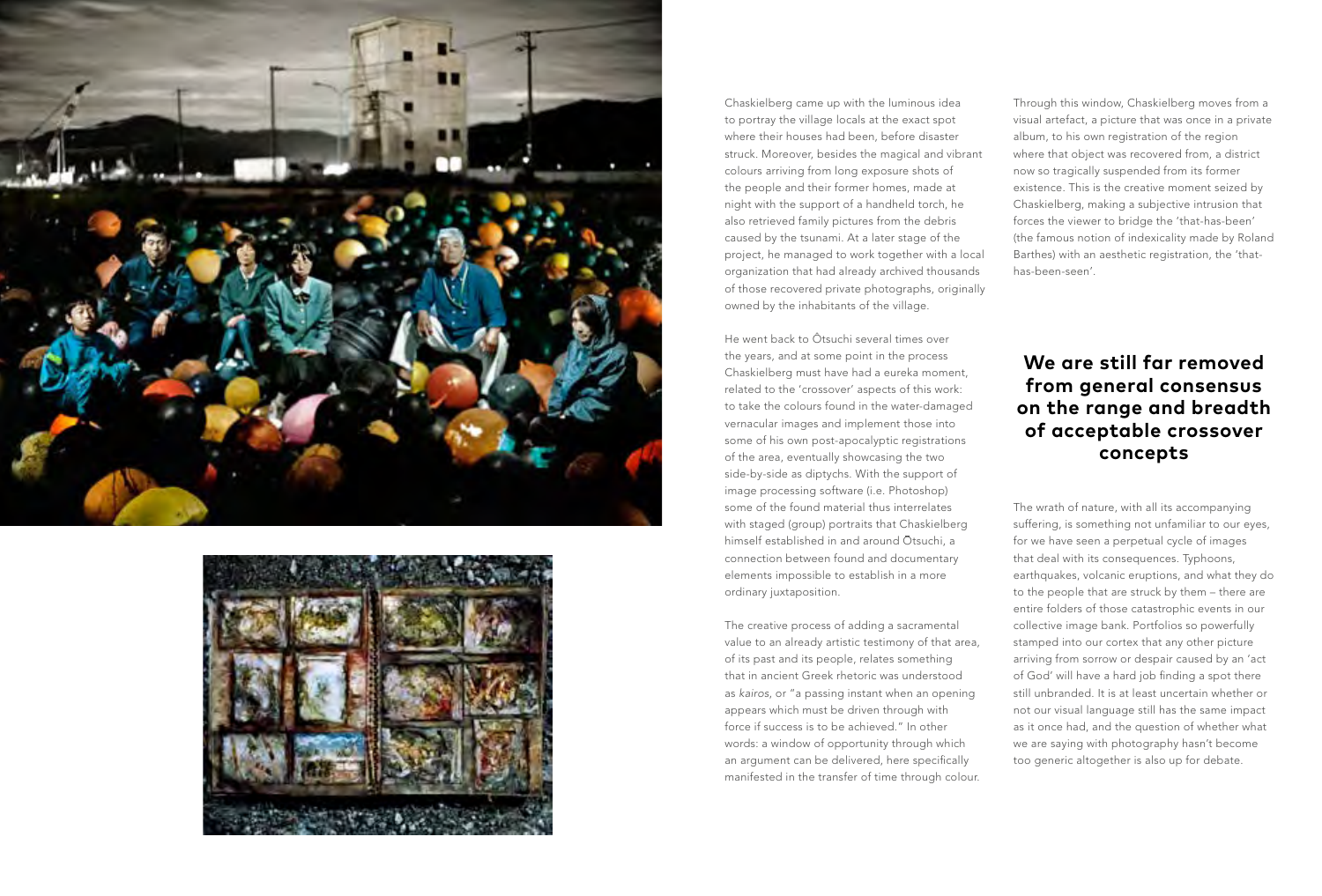The photographic documentations of the immediate effects of mishap inflicted by nature will continue to be produced and also remain valuable in their own right. The problem addressed here is how to stimulate an audience response towards events that once easily received our close attention, but then were slowly washed away by other breaking waves in our perpetual news feed. Strategies to further broaden the range of possibilities in the longstanding repertoire of photojournalism are worth the investigation, but it has to be said that, at this point, we are still far removed from general consensus on the range and breadth of acceptable crossover concepts.

Leading all the way back to the end of the nineteenth century, there is a ro-sham-bo between those who want to limit photography as a means to document a technically accurate record of the subject and others who are of the opinion that it should also be possible to exercise an aesthetic interpretation. More recently, postproduction tools like Photoshop have been giving new fuel to the fundamental issue of seeing photography as a means of artistic expression, an argument that has been forcefully counteracted on by many defenders of the so-called 'straight' – or strict – vision of the medium.

For one, Alejandro Chaskielberg cannot enter the World Press Photo contest with his enhanced images (assuming he would be interested) because, although staging is allowed when it concerns portraits, according to the third rule of their ethical code, "it is not accepted to make any material changes to the content". Taking a moral position with regards to post-production in visual reportage is indisputably valuable, considering all the technical enhancements made possible in the digital era, as we do not want to be fooled or misguided, but the colour-inversions as presented here by Chaskielberg are best judged using other criteria.

### **The relation between the moment of capturing and the photographic end result has been kept intact**

In the field of documentary, which can be understood in such broad terms that it stretches from 'pure reportage' to 'almost art', photographers often feel the urge to stimulate the narrative in a conceptual way and that in itself seems to be accepted by an expanding audience. Chaskielberg also investigates new ways to spark the interest of our eyes, with his long exposures and innovative use of a torch in the dark, but what to make of those colour transmutations, pulled from one image to the other in his diptychs? Are they merely a clever way to cross-link between the past and the present, or do they, simultaneously, have a purging effect, at least for those who were directly affected by the tsunami?

Perhaps it is most apt to understand this artistic interference as an attempt to report on the couleurs locales, that French expression defining '*the local colours*' in such broad terms that it can also refer to the atmosphere of a specific community. That is to say, Otsuchi Future Memories pinpoints a blend of the once-captured and the currently vanished mnemonic, associative interactions between different photographic objects – retrieved and self-produced – together confirming the rehabilitation of something that we can understand as the location's distinctive atmosphere, its genius loci.



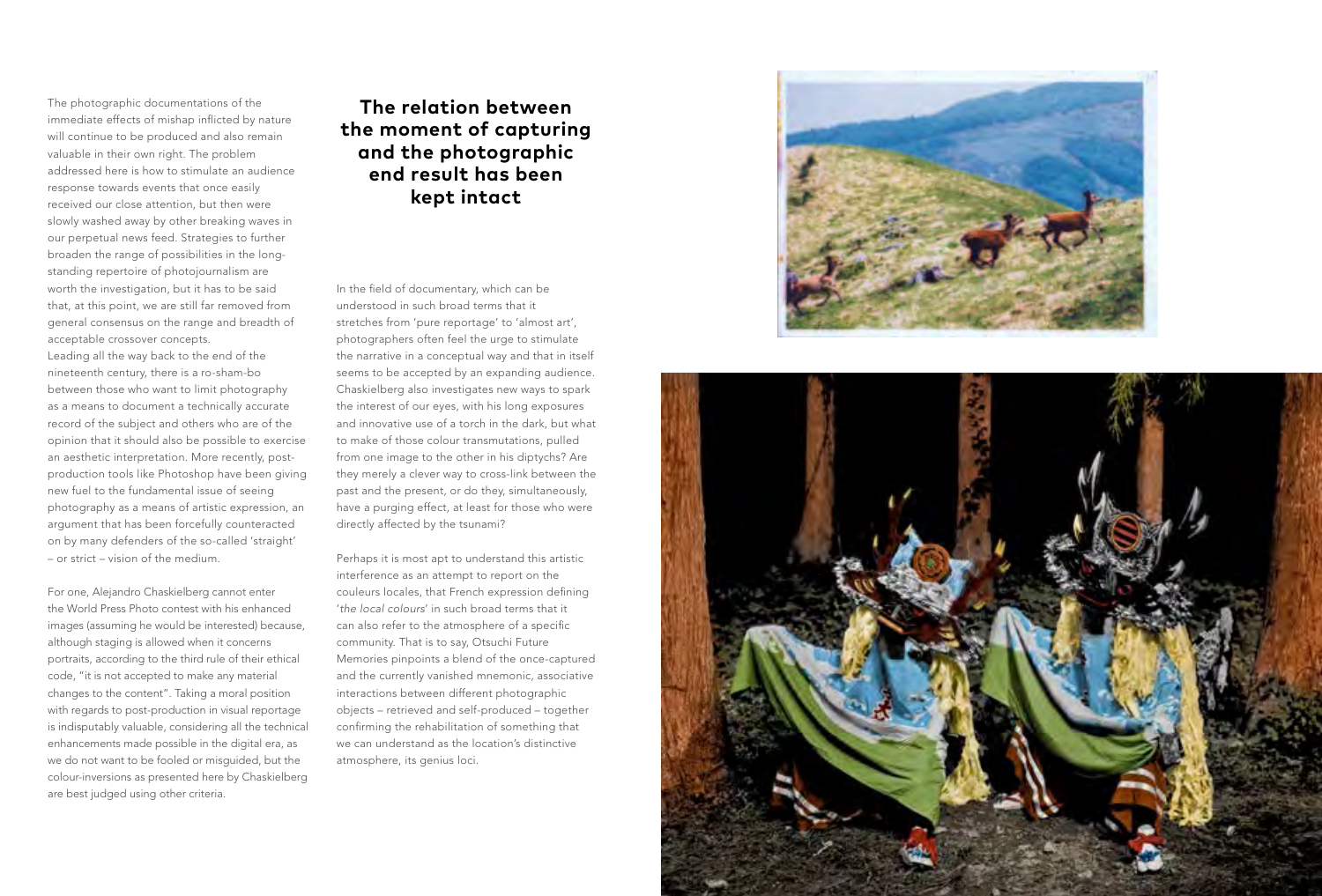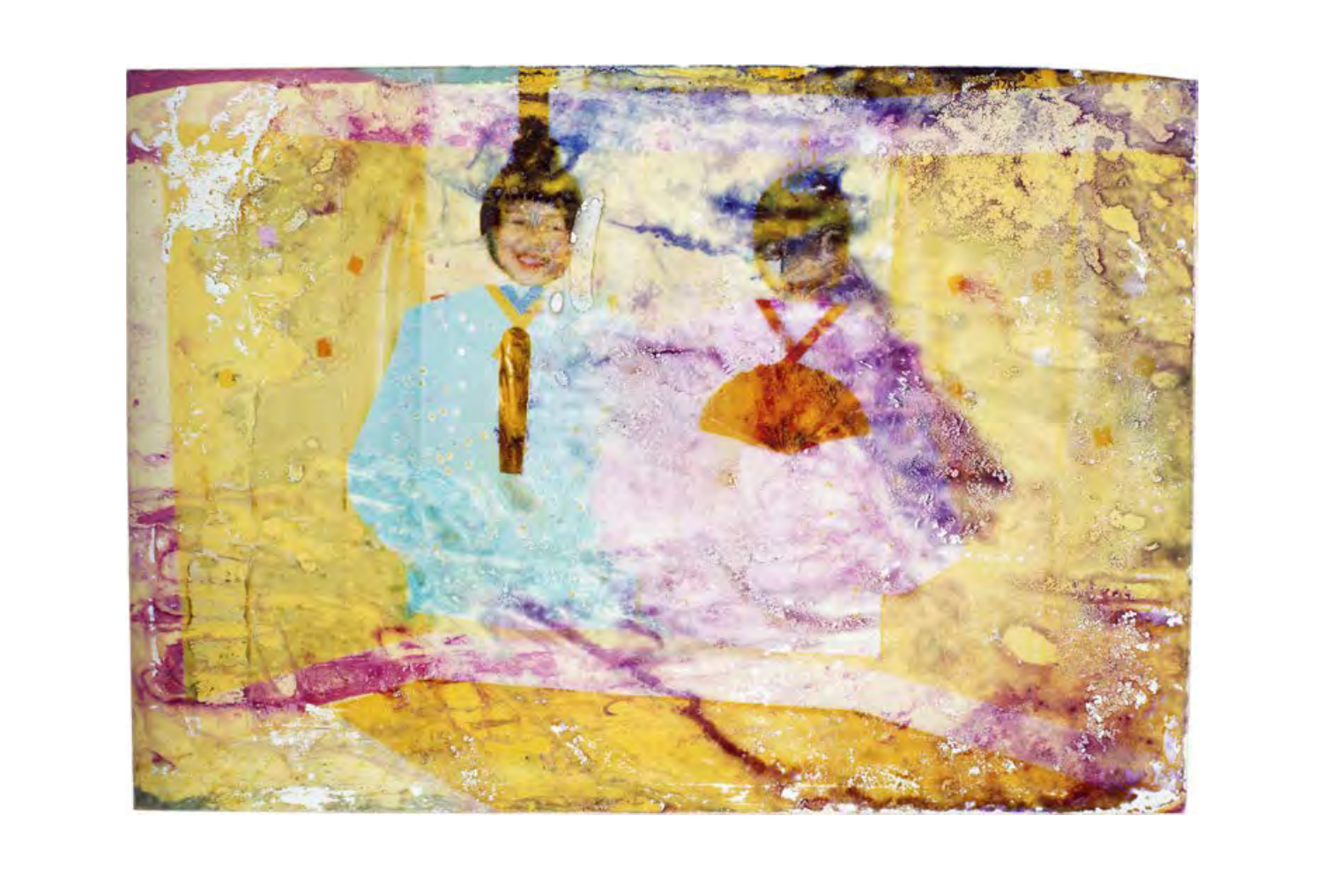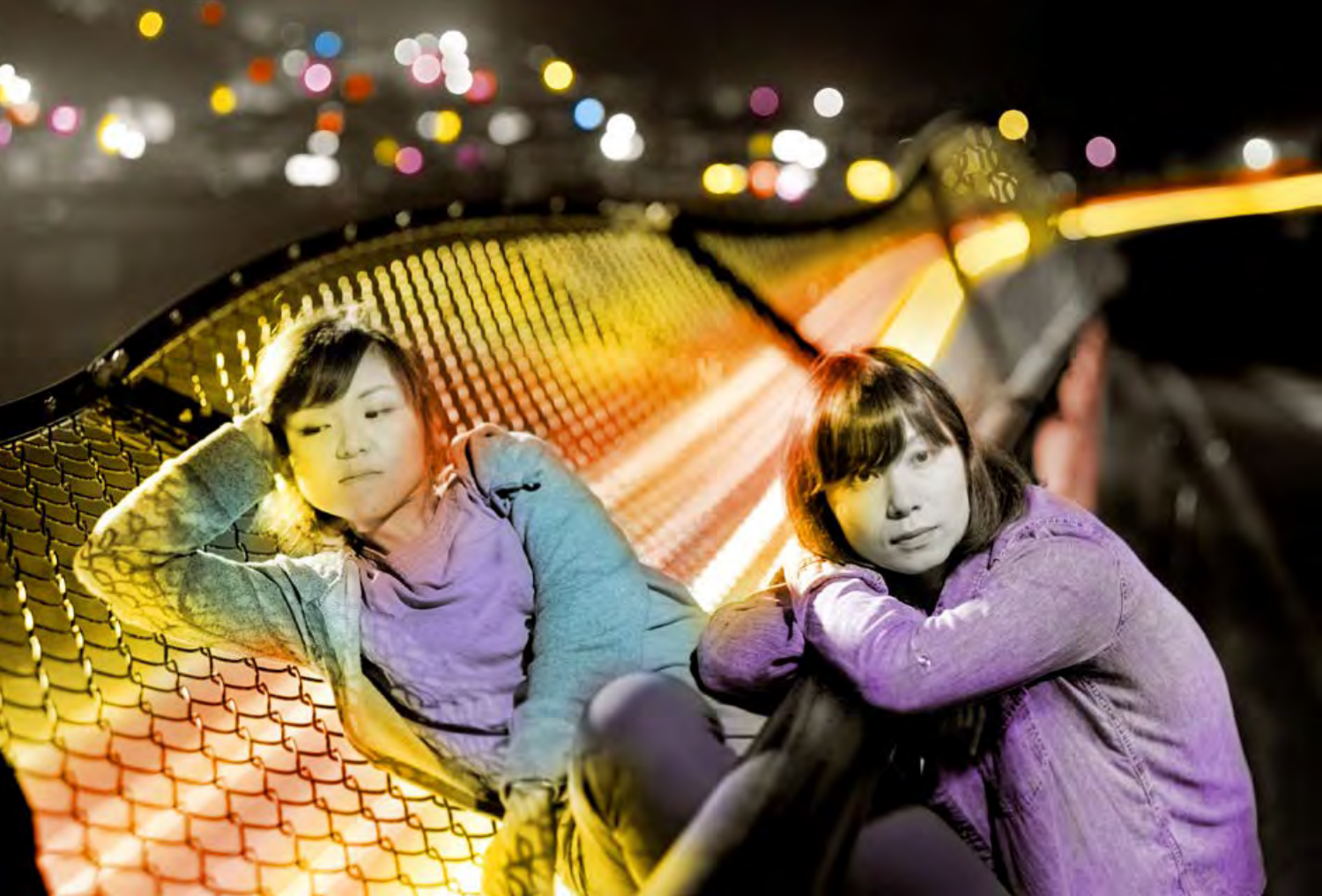



But still, how can it be stated so confidently that a transfer of hue from one surface to another delivers greater value to the overall quality of Chaskielberg's artistic exploration? "Is it not crossing a line?" one might ask, perhaps even somewhat disturbed. When such scepticism arises, I would like to claim here, the very act of alteration itself has already triggered the first step towards the activation of an audience: the paddling pixels, moved from found photographs to self-produced footage, leave a gap in our understanding of the dichotomy between straight photography and pictorial embellishment and should thus be appreciated as an artistic strategy in crossover documentary photography that forces a leap of thought. But that is just a mere side-effect of it all.

Traditional reportage aims to cover the news when it is 'hot' and, as a consequence, it leaves our emotions in a fluid, fluctuating state from one event to the next. The tsunami had a huge emotional impact on the viewer in the days or even weeks after the tragedy occurred – if only because there was still the clear and present danger of a fatal meltdown in the nuclear plant of Fukushima – but over time, news coverage faded and with that, public interest. Our emotional engagement with the communities directly involved, those inhabitants instantly redefined as 'survivors', conflicted with the maintenance required in our own daily lives, not to mention the other current affairs vying for our attention.

Considering the transient nature of public involvement with current affairs, the project discussed here might lead to a more solid view on the enduring consequences of tragedy following from a catastrophe. In defence of Chaskielberg's alterations, it needs to be firmly stated that the relation between the moment of capturing and the photographic end result has been kept intact.

Montaged photographs no longer have valid documentary value when the reference to reality has been reduced to zero, but that is not the case here! It cannot be said that the image alterations have been established from various sources in such a way that the ability to trace the pictorial fragments back to their initial materialisation has been frustrated, let alone made impossible.

#### **The very act of alteration itself has already triggered the first step toward the activation of an audience**

Securing the referential qualities with the insertion of alien colours (exotic to the picture in which they are implemented, that is) does not prevent the final image from still being considered as incongruous by some. As mentioned before, it is an act of meddling that in photojournalism at present day is still judged as a 'falsification' of the objective and, consequently, considered as something of lesser photographic value by those who prefer a more purely mechanical witnessing as performed by the camera. Nevertheless, despite those obvious objections and the ongoing cry for a more austere use of the medium of photography when it comes to the reportage of contemporary issues, such as the tsunami and its aftermath, it could be counter-argued that the creative interventions as addressed here are actually piercing beyond our most primal emotions.